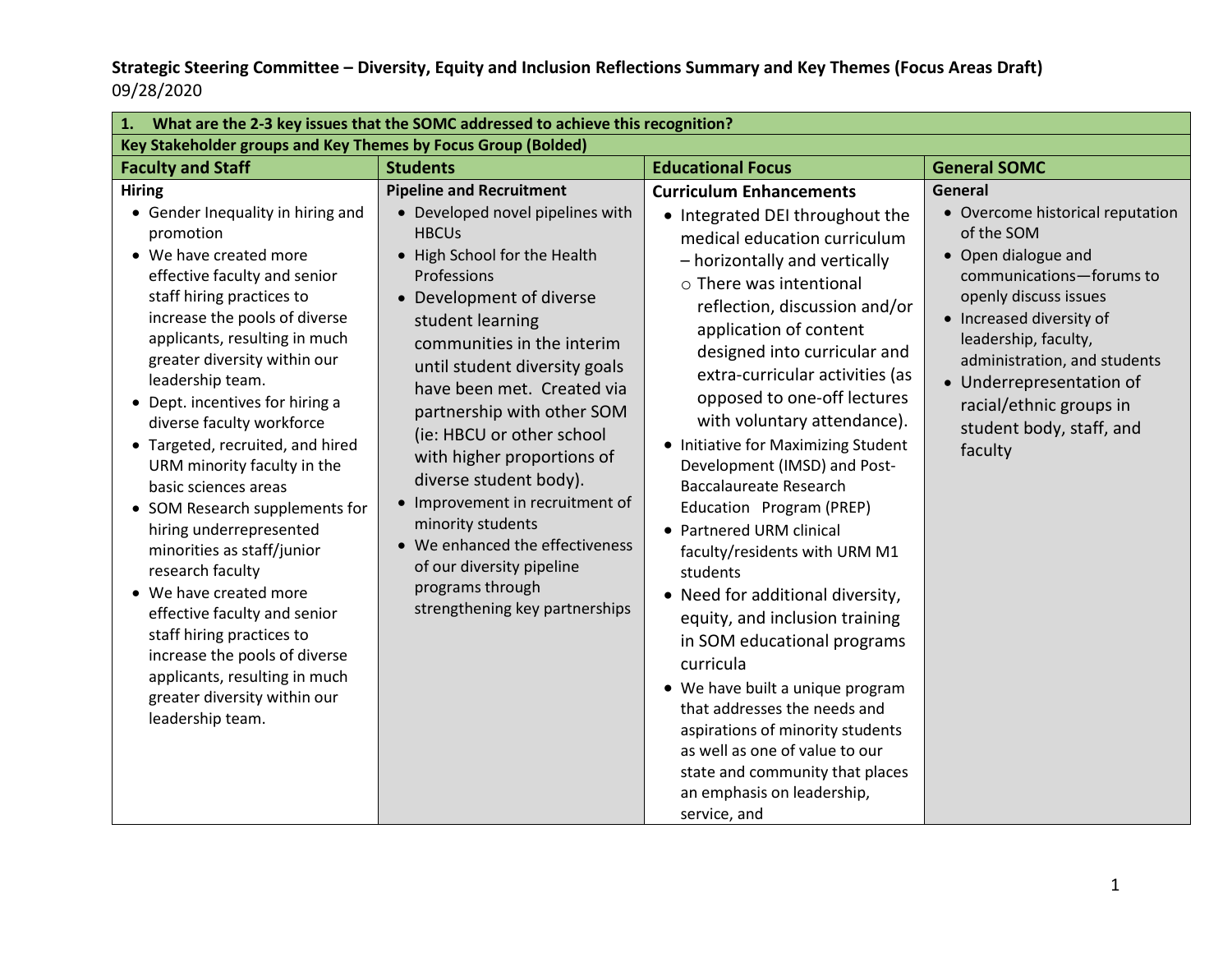| What are the 2-3 key issues that the SOMC addressed to achieve this recognition?<br>1. |                 |                                                                                                                                                                                                                                                                                                                                                                                                                                                                                                                                                                                                                                                                                                                                                                                                                                                                                                                                                                                                                     |                     |  |  |
|----------------------------------------------------------------------------------------|-----------------|---------------------------------------------------------------------------------------------------------------------------------------------------------------------------------------------------------------------------------------------------------------------------------------------------------------------------------------------------------------------------------------------------------------------------------------------------------------------------------------------------------------------------------------------------------------------------------------------------------------------------------------------------------------------------------------------------------------------------------------------------------------------------------------------------------------------------------------------------------------------------------------------------------------------------------------------------------------------------------------------------------------------|---------------------|--|--|
| Key Stakeholder groups and Key Themes by Focus Group (Bolded)                          |                 |                                                                                                                                                                                                                                                                                                                                                                                                                                                                                                                                                                                                                                                                                                                                                                                                                                                                                                                                                                                                                     |                     |  |  |
| <b>Faculty and Staff</b>                                                               | <b>Students</b> | <b>Educational Focus</b>                                                                                                                                                                                                                                                                                                                                                                                                                                                                                                                                                                                                                                                                                                                                                                                                                                                                                                                                                                                            | <b>General SOMC</b> |  |  |
|                                                                                        |                 | partnership/collaboration. The<br>curriculum would include public<br>policy, leadership development,<br>making connections for future<br>collaborations, internships in<br>advocacy and government,<br>involvement with DHHS, and<br>skills development training<br>during the summers that have<br>stipends.<br>• We would have developed a tract<br>or curriculum for students<br>specifically that would include an<br>experiential curriculum that will<br>be able to show meaningful<br>impacts to our state and the<br>students who are enrolled. The<br>curriculum would include public<br>policy, leadership development,<br>making connections for future<br>collaborations, internships in<br>advocacy and government,<br>involvement with DHHS, and<br>skills development training<br>during the summers that have<br>stipends.<br>• Basic business and strategic skills<br>would be developed that could<br>include getting a MBA and/or<br>MHA to equip the student for<br>contributing in the future. |                     |  |  |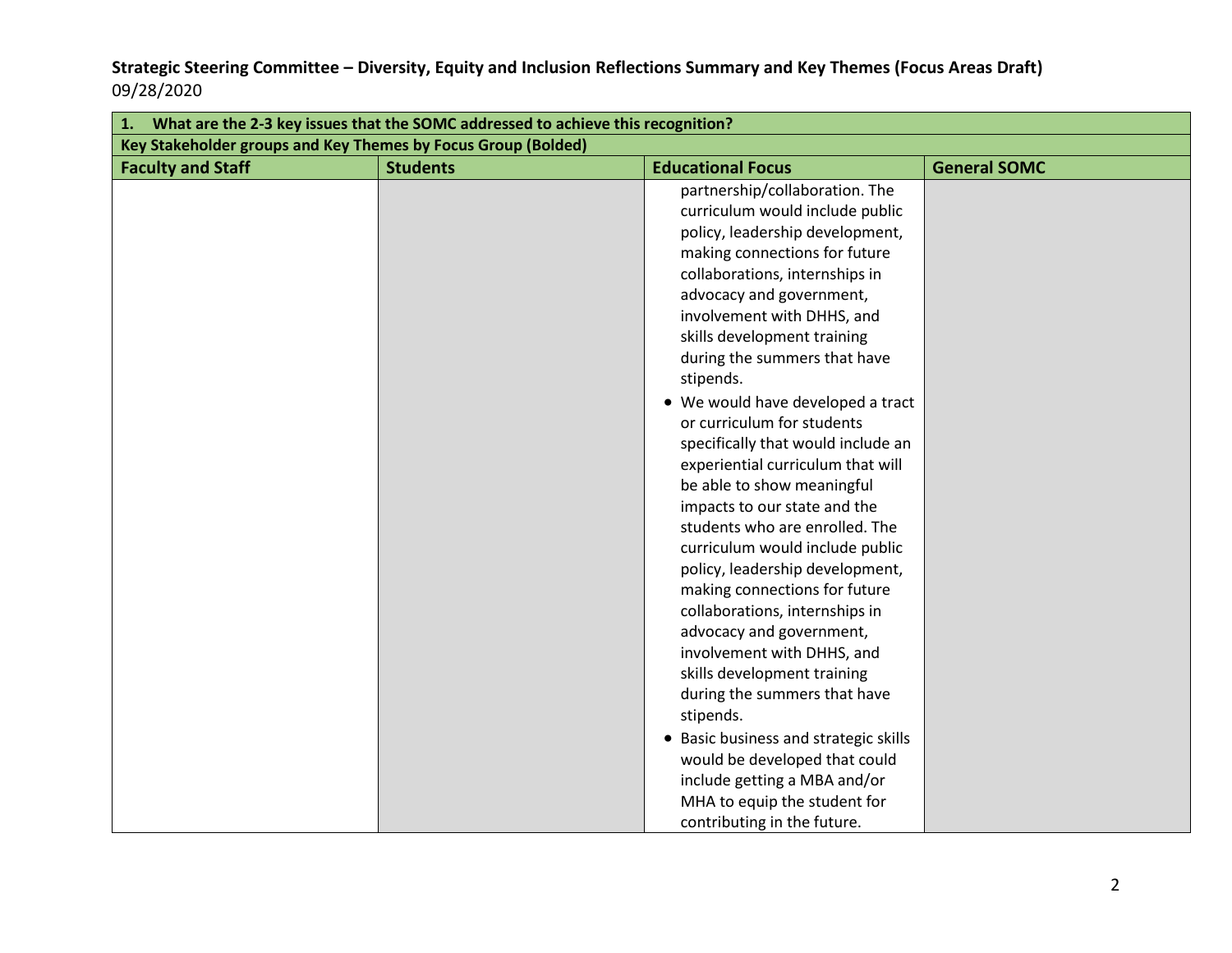| What are the 2-3 key issues that the SOMC addressed to achieve this recognition?<br>1.                                                                                                                                                                                                                                                                                                                                                                            |                                                                                                                                                                                                                                                                                                                                                                                                                                                                                                                                                                                             |                                                                                                                                                                                                                                                                                                                                                                                                                                                                                                                                                                                                                                                                                                                                                                                                                       |                                                                                                                                                                                                                                                            |  |  |
|-------------------------------------------------------------------------------------------------------------------------------------------------------------------------------------------------------------------------------------------------------------------------------------------------------------------------------------------------------------------------------------------------------------------------------------------------------------------|---------------------------------------------------------------------------------------------------------------------------------------------------------------------------------------------------------------------------------------------------------------------------------------------------------------------------------------------------------------------------------------------------------------------------------------------------------------------------------------------------------------------------------------------------------------------------------------------|-----------------------------------------------------------------------------------------------------------------------------------------------------------------------------------------------------------------------------------------------------------------------------------------------------------------------------------------------------------------------------------------------------------------------------------------------------------------------------------------------------------------------------------------------------------------------------------------------------------------------------------------------------------------------------------------------------------------------------------------------------------------------------------------------------------------------|------------------------------------------------------------------------------------------------------------------------------------------------------------------------------------------------------------------------------------------------------------|--|--|
| Key Stakeholder groups and Key Themes by Focus Group (Bolded)                                                                                                                                                                                                                                                                                                                                                                                                     |                                                                                                                                                                                                                                                                                                                                                                                                                                                                                                                                                                                             |                                                                                                                                                                                                                                                                                                                                                                                                                                                                                                                                                                                                                                                                                                                                                                                                                       |                                                                                                                                                                                                                                                            |  |  |
| <b>Faculty and Staff</b>                                                                                                                                                                                                                                                                                                                                                                                                                                          | <b>Students</b>                                                                                                                                                                                                                                                                                                                                                                                                                                                                                                                                                                             | <b>Educational Focus</b>                                                                                                                                                                                                                                                                                                                                                                                                                                                                                                                                                                                                                                                                                                                                                                                              | <b>General SOMC</b>                                                                                                                                                                                                                                        |  |  |
| <b>Development &amp; Training</b><br>• We provided effective<br>continuous development of<br>faculty and staff regarding DEI<br>using highly engaging best-<br>practice education approaches,<br>such as deep learning activities<br>and learning<br>communities/communities of<br>practice<br>• Sponsorship of junior URM<br>faculty participation in AAMC<br>Minority Leadership<br><b>Development Seminars</b><br>• Increased proportion of<br>diverse faculty | <b>Funding &amp; Scholarships</b><br>· Developed a unique mentoring-<br>funding algorithm for SOM<br>students<br>• Increase in scholarships for<br>minority students<br>• New Scholarships for<br>underrepresented minorities<br>(especially medical students)<br>• Solid funding for scholarships<br>to support URM in graduate<br>and medical classes<br>• We identified additional<br>resources to support diversity<br>scholarship programs. This, in<br>turn, greatly increased the<br>percentage of students who<br>accepted offers of admission to<br>the School of Medicine medical | Students would be part of<br>contributions that our SOM<br>would undertake much like we<br>do in rural health. Students<br>would be provided mentors who<br>will insure the development of<br>the necessary skills much like a<br>PHD student, and the SOM.<br>Partnerships<br>SOM would become a<br>$\bullet$<br>clearinghouse, connector,<br>partner to communities,<br>churches, schools, and state<br>government to improve the<br>health of our state's citizens but<br>with a focus on our state's<br>minority populations.<br>We would partner at large with<br>$\bullet$<br>the University's other schools<br>and centers to build this<br>innovative program that would<br>be housed in a COE. We would<br>develop this COE in a model with<br>some of the components of rural<br>health and BARSC programs. | <b>Behaviors and Biases</b><br>• Unconscious biases<br>• Unconscious bias in SOM<br>organizational practices and<br>culture<br>• Reduced intended and<br>unintended microaggressions<br>to create a respectful and<br>inclusive environment<br>experience. |  |  |
|                                                                                                                                                                                                                                                                                                                                                                                                                                                                   | school program and our<br>graduate programs                                                                                                                                                                                                                                                                                                                                                                                                                                                                                                                                                 |                                                                                                                                                                                                                                                                                                                                                                                                                                                                                                                                                                                                                                                                                                                                                                                                                       |                                                                                                                                                                                                                                                            |  |  |
| <b>Salary and Incentives</b>                                                                                                                                                                                                                                                                                                                                                                                                                                      | <b>Retention</b>                                                                                                                                                                                                                                                                                                                                                                                                                                                                                                                                                                            |                                                                                                                                                                                                                                                                                                                                                                                                                                                                                                                                                                                                                                                                                                                                                                                                                       | <b>Focal shift</b>                                                                                                                                                                                                                                         |  |  |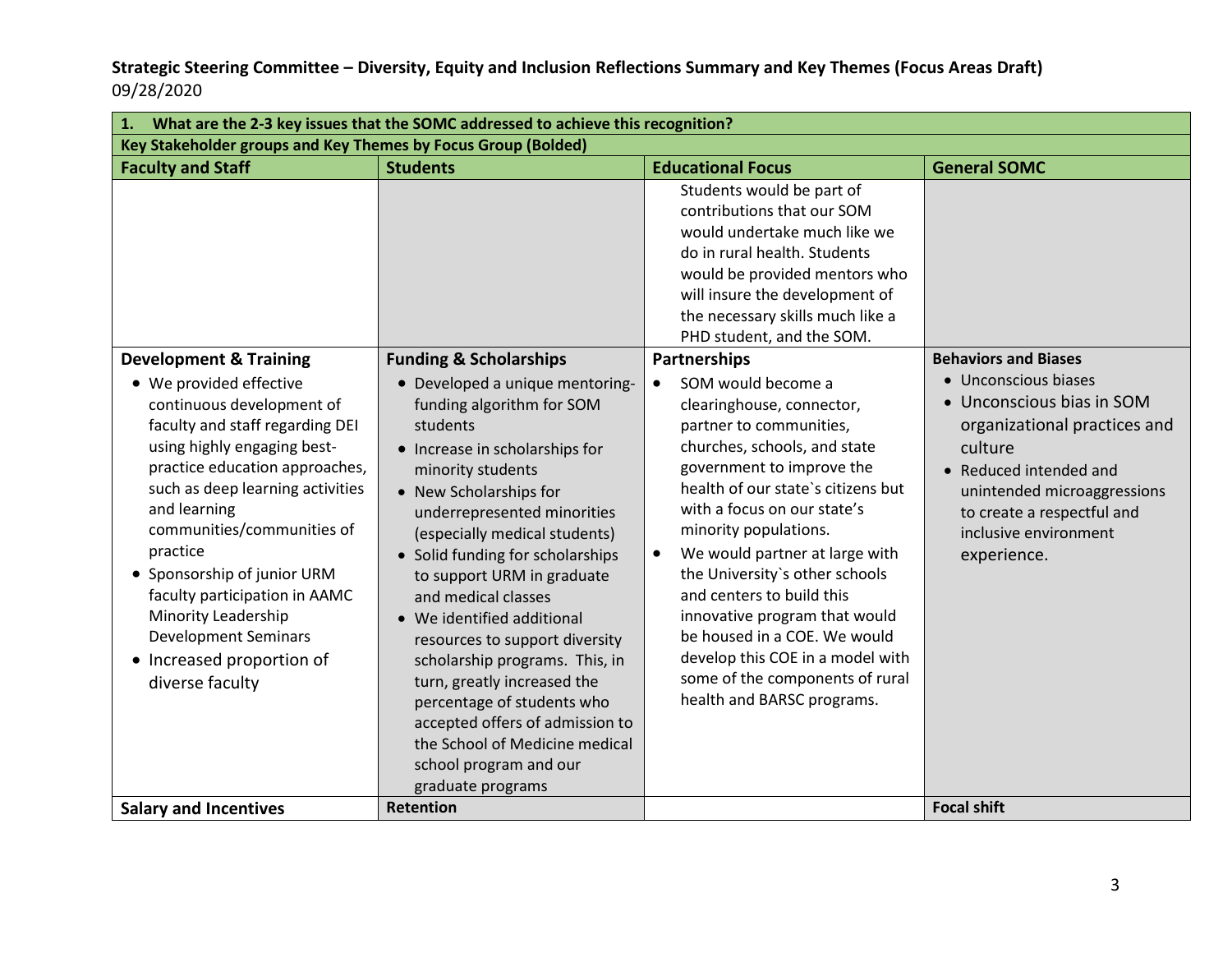|                                                                                                                                                                                                       | What are the 2-3 key issues that the SOMC addressed to achieve this recognition?                                                                                                                                                          |                          |                                                                                                                                                                                                                                                                                                                                                                                                                                  |  |  |  |
|-------------------------------------------------------------------------------------------------------------------------------------------------------------------------------------------------------|-------------------------------------------------------------------------------------------------------------------------------------------------------------------------------------------------------------------------------------------|--------------------------|----------------------------------------------------------------------------------------------------------------------------------------------------------------------------------------------------------------------------------------------------------------------------------------------------------------------------------------------------------------------------------------------------------------------------------|--|--|--|
| Key Stakeholder groups and Key Themes by Focus Group (Bolded)                                                                                                                                         |                                                                                                                                                                                                                                           |                          |                                                                                                                                                                                                                                                                                                                                                                                                                                  |  |  |  |
| <b>Faculty and Staff</b>                                                                                                                                                                              | <b>Students</b>                                                                                                                                                                                                                           | <b>Educational Focus</b> | <b>General SOMC</b>                                                                                                                                                                                                                                                                                                                                                                                                              |  |  |  |
| • Salary Inequities among various<br>demographic groups Improved<br>diversity of faculty and more<br>URM faculty in non-tenure and<br>tenure-track slots                                              | • Retention of minority students<br>in employment                                                                                                                                                                                         |                          | • Instead of focusing only (or<br>primarily) on improving<br>diversity statistics, we<br>prioritized inclusion, such<br>that we became relentless in<br>our pursuit to imbue our<br>curriculum, our policies, our<br>development of faculty and<br>staff, and our behavior with<br>a palpable sense of<br>belonging for all students,<br>staff and faculty across<br>social, cultural, and<br>intellectual parts of the<br>human |  |  |  |
| <b>Promotions and Tenure</b><br>Improved diversity of faculty<br>and more URM faculty in non-<br>tenure and tenure-track slots<br>Promotion of minority staff to<br>leadership positions<br>$\bullet$ | General<br>• Increased proportion of<br>diverse medical student<br>body. Including successful<br>recruitment, matriculation,<br>and graduation.<br>• Enhanced diversity in among<br>medical, graduate and health<br>sciences student body |                          | <b>Measures and tracking</b><br>• Achieved measurable academic<br>outcomes that do not differ by<br>gender, ethnicity, etc.                                                                                                                                                                                                                                                                                                      |  |  |  |
|                                                                                                                                                                                                       |                                                                                                                                                                                                                                           |                          | Be aware of<br>• The lack of a proactive<br>response by leadership and<br>faculty to identify and address<br>inequities                                                                                                                                                                                                                                                                                                          |  |  |  |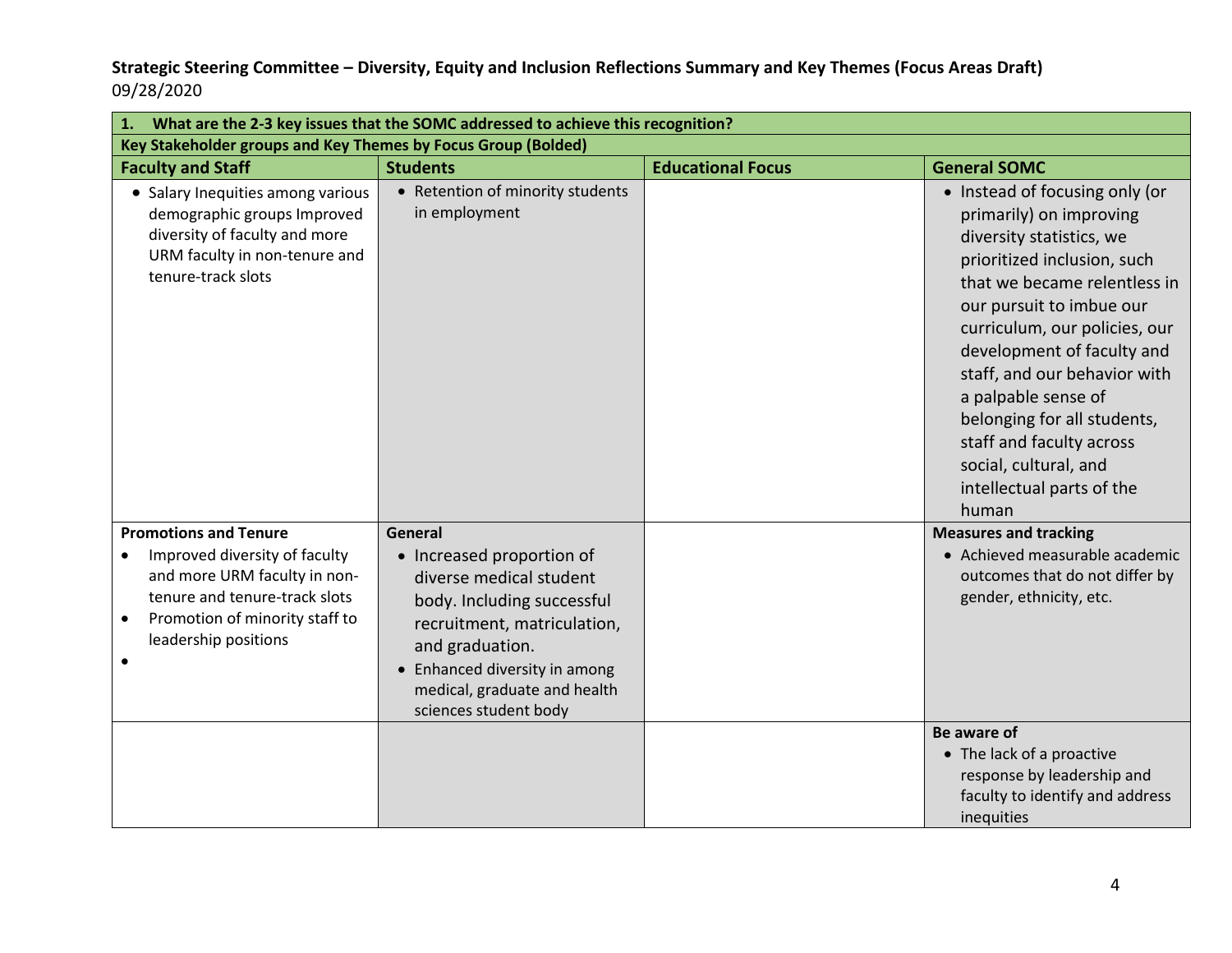| What are the 2-3 key issues that the SOMC addressed to achieve this recognition?<br>1. |                 |                          |                                                                                                                                                                                                                                                                               |  |  |
|----------------------------------------------------------------------------------------|-----------------|--------------------------|-------------------------------------------------------------------------------------------------------------------------------------------------------------------------------------------------------------------------------------------------------------------------------|--|--|
| Key Stakeholder groups and Key Themes by Focus Group (Bolded)                          |                 |                          |                                                                                                                                                                                                                                                                               |  |  |
| <b>Faculty and Staff</b>                                                               | <b>Students</b> | <b>Educational Focus</b> | <b>General SOMC</b>                                                                                                                                                                                                                                                           |  |  |
|                                                                                        |                 |                          | • The failure of many to address<br>the "elephant in the room" by<br>having a safe space to address<br>inequities in an open and<br>professional format.<br>• Lack of educational materials<br>and opportunities addressing<br>discrimination that may be<br>overt or subtle. |  |  |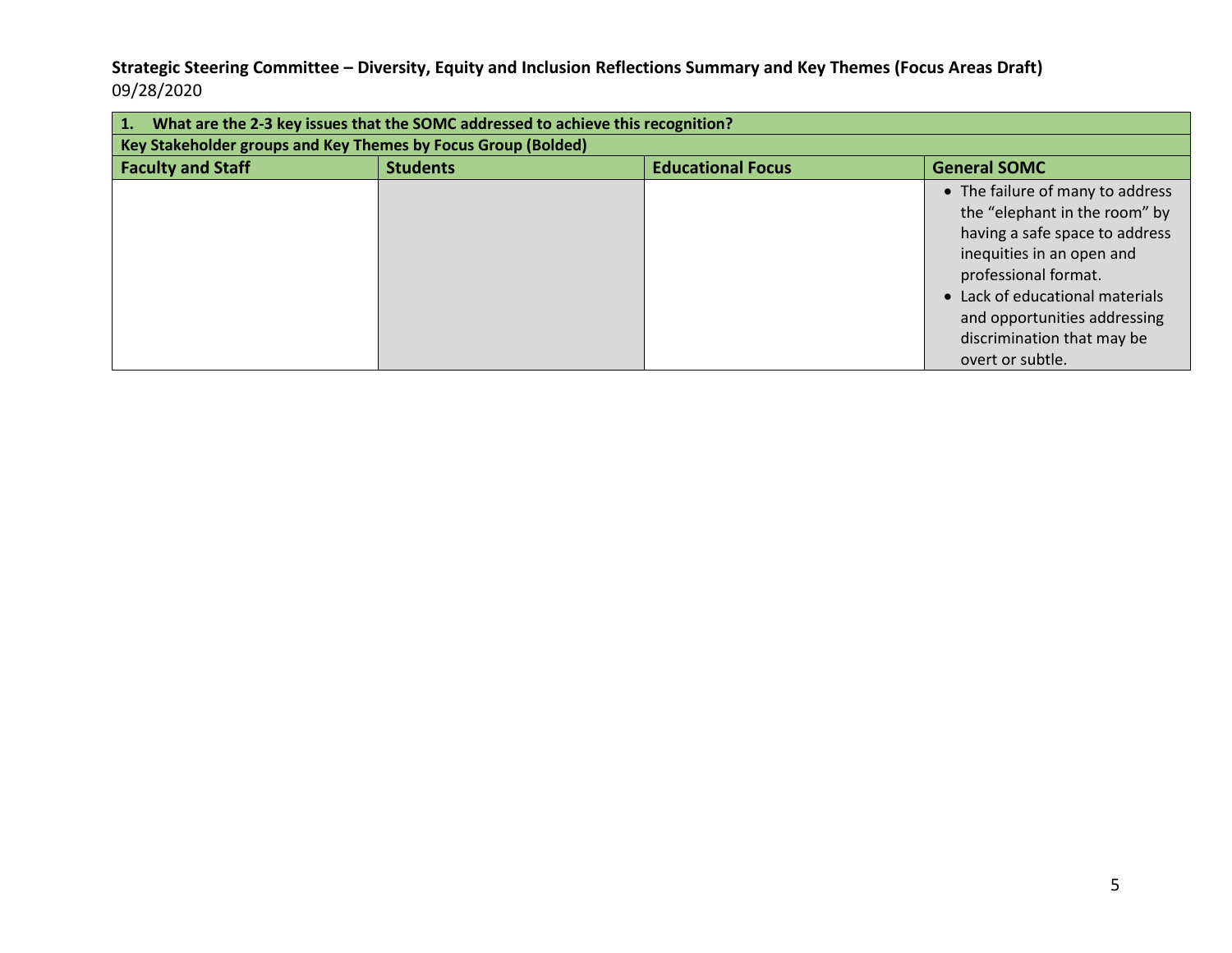|                                                                                         | 2. What key behavioral changes among leadership, faculty, and/or staff did you experience or observe that enabled the SOMC to achieve these<br>recognizable changes in Diversity, Equity, and Inclusion?                                                                                                                                                                                                                                                                                                                                                                                                                                                                                                                                                      |                                                                                                                                                                                                                                                                                                                                                    |                                                                                                                                                                                                                                                                                                                                                                                                                                                                                          |                                                                                                                                                                                                                                                                                                                                                                                                                                                                                                                                                                                                    |                                                                                                                                                                                                                                                                                                                                                                                                                                                                                                                                                                                                                                                                                                                                                                                                                                                                        |  |  |
|-----------------------------------------------------------------------------------------|---------------------------------------------------------------------------------------------------------------------------------------------------------------------------------------------------------------------------------------------------------------------------------------------------------------------------------------------------------------------------------------------------------------------------------------------------------------------------------------------------------------------------------------------------------------------------------------------------------------------------------------------------------------------------------------------------------------------------------------------------------------|----------------------------------------------------------------------------------------------------------------------------------------------------------------------------------------------------------------------------------------------------------------------------------------------------------------------------------------------------|------------------------------------------------------------------------------------------------------------------------------------------------------------------------------------------------------------------------------------------------------------------------------------------------------------------------------------------------------------------------------------------------------------------------------------------------------------------------------------------|----------------------------------------------------------------------------------------------------------------------------------------------------------------------------------------------------------------------------------------------------------------------------------------------------------------------------------------------------------------------------------------------------------------------------------------------------------------------------------------------------------------------------------------------------------------------------------------------------|------------------------------------------------------------------------------------------------------------------------------------------------------------------------------------------------------------------------------------------------------------------------------------------------------------------------------------------------------------------------------------------------------------------------------------------------------------------------------------------------------------------------------------------------------------------------------------------------------------------------------------------------------------------------------------------------------------------------------------------------------------------------------------------------------------------------------------------------------------------------|--|--|
|                                                                                         | <b>Leadership: Key Themes</b>                                                                                                                                                                                                                                                                                                                                                                                                                                                                                                                                                                                                                                                                                                                                 |                                                                                                                                                                                                                                                                                                                                                    |                                                                                                                                                                                                                                                                                                                                                                                                                                                                                          |                                                                                                                                                                                                                                                                                                                                                                                                                                                                                                                                                                                                    |                                                                                                                                                                                                                                                                                                                                                                                                                                                                                                                                                                                                                                                                                                                                                                                                                                                                        |  |  |
|                                                                                         | <b>Behaviors / Actions</b>                                                                                                                                                                                                                                                                                                                                                                                                                                                                                                                                                                                                                                                                                                                                    | <b>Student Recruitment</b>                                                                                                                                                                                                                                                                                                                         | <b>Policies / Procedures</b>                                                                                                                                                                                                                                                                                                                                                                                                                                                             | <b>Faculty Recruitment</b>                                                                                                                                                                                                                                                                                                                                                                                                                                                                                                                                                                         | <b>Faculty Training/Development</b>                                                                                                                                                                                                                                                                                                                                                                                                                                                                                                                                                                                                                                                                                                                                                                                                                                    |  |  |
| $\bullet$<br>$\bullet$<br>$\bullet$<br>$\bullet$<br>$\bullet$<br>$\bullet$<br>$\bullet$ | Removed institutional bias<br>"this is the way it has<br>always been done."<br>Community leaders lead<br>fundraising activities to<br>increase scholarships<br>Leadership more present<br>with staff and students<br>Actively modeling,<br>supporting, and<br>communicating inclusion<br>Recognized that diversity<br>and inclusion also meant<br>inclusion of all SOM<br>students, including those<br>in the advanced<br>practitioner programs.<br>The prioritization of this<br>program, unprecedented<br>effort, commitment and<br>passion<br>Increased support for the<br>Dean<br>Provided opportunities for<br>students, staff, and faculty<br>to regularly socialize and<br>build relationships outside<br>of the classroom or clinic<br>Development of | Leaders expanded and<br>$\bullet$<br>created pipeline<br>programs with local<br>and state partners,<br>e.g. Claflin<br>$\bullet$<br>University,<br>Orangeburg High<br><b>School for Health</b><br>Professions, local high<br>schools.<br>Embrace the idea of<br>$\bullet$<br>revisiting the make-up<br>and focus of the<br>Admissions<br>Committee | Those in leadership<br>$\bullet$<br>put processes in place<br>whereby inequities<br>could be identified<br>and once identified<br>addressed proactively.<br>Holding those<br>$\bullet$<br>accountable who are<br>in violation of policies<br>related to respect of<br>diversity, equity, and<br>inclusion.<br>Dean clearly<br>$\bullet$<br>communicated to all<br>SOM faculty, staff and<br>students the<br>importance of building<br>a robust culture of<br>diversity and<br>inclusion. | An understanding that<br>$\bullet$<br>we have to actively<br>attract and hire a<br>diverse faculty and<br>making a concerted<br>effort to attract<br>underrepresented<br>minorities.<br>Recognizing one of the<br>$\bullet$<br>hurdles is the pool of<br>applicants is small and<br>often searches (for<br>faculty) don't yield the<br>needed pool of<br>individuals<br>All leaders understood<br>$\bullet$<br>the importance of<br>proactively seeking<br>diverse candidates for<br>all faculty positions and<br>senior staff positions,<br>thus broadening the<br>pool of diverse<br>applicants. | The promotion of training<br>$\bullet$<br>and events that brought<br>awareness to Diversity,<br>Equity, and Inclusion, as well<br>as the development of<br>policies and procedures to<br>promote workplace DEI<br>Took deliberate steps to<br>$\bullet$<br>achieve sustained faculty<br>engagement in SOMC<br>curricular and extra-<br>curricular activities and<br>initiatives addressing DEI and<br>our overall culture<br>Enabled and empowered<br>faculty to increase their<br>engagement in direct UME<br>teaching<br>Leaders ensured that as<br>$\bullet$<br>faculty were developed for<br>potential leadership roles,<br>diverse faculty members<br>were included in such<br>initiatives.<br>Consistent offerings of<br>$\bullet$<br>events, trainings, and open<br>forums that address barriers<br>and challenges encountered<br>by minority groups (cultural, |  |  |
|                                                                                         | organizations and groups                                                                                                                                                                                                                                                                                                                                                                                                                                                                                                                                                                                                                                                                                                                                      |                                                                                                                                                                                                                                                                                                                                                    |                                                                                                                                                                                                                                                                                                                                                                                                                                                                                          |                                                                                                                                                                                                                                                                                                                                                                                                                                                                                                                                                                                                    |                                                                                                                                                                                                                                                                                                                                                                                                                                                                                                                                                                                                                                                                                                                                                                                                                                                                        |  |  |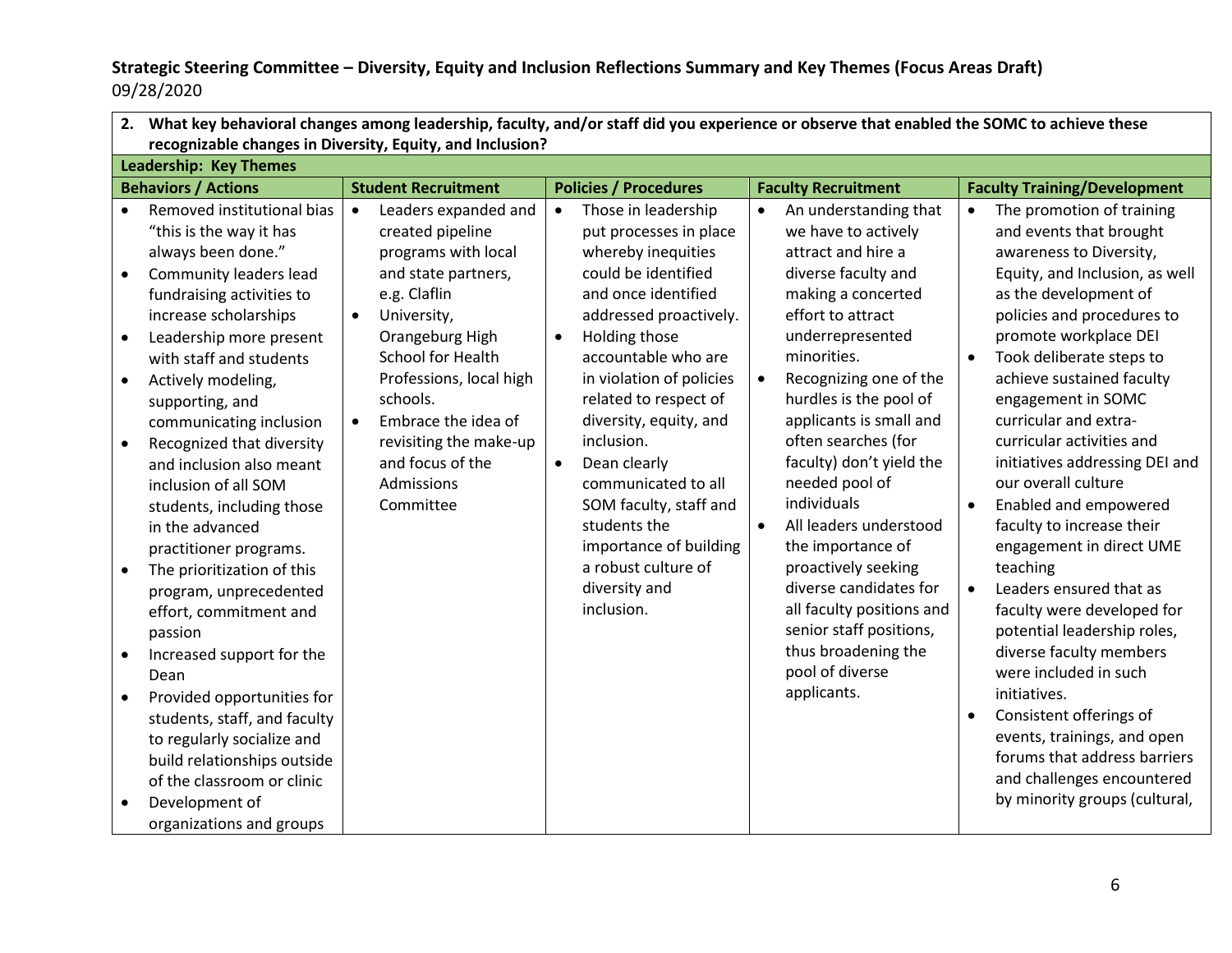| that create a safe space<br>and opportunity to<br>connect with counterparts<br>of diverse groups.<br>Cultivated an<br>environment of inclusivity.<br>Created policies that<br>provide a supportive<br>environment allowing for<br>diversity and inclusivity at<br>all levels of the<br>organizational body.                                                                                                                                                                                       |                                                                                                                                                                                                                                                                                                                                                                                   |                                                                                                                                                                                                                                                                                                                                                                                                                                                                                   |                                                                                                                                                                                                                                                                                                                                                                                   | gender, sexual orientation,<br>etc).                                                                                                                                                                                                                                                                                                                                                                                                                                                                                                            |
|---------------------------------------------------------------------------------------------------------------------------------------------------------------------------------------------------------------------------------------------------------------------------------------------------------------------------------------------------------------------------------------------------------------------------------------------------------------------------------------------------|-----------------------------------------------------------------------------------------------------------------------------------------------------------------------------------------------------------------------------------------------------------------------------------------------------------------------------------------------------------------------------------|-----------------------------------------------------------------------------------------------------------------------------------------------------------------------------------------------------------------------------------------------------------------------------------------------------------------------------------------------------------------------------------------------------------------------------------------------------------------------------------|-----------------------------------------------------------------------------------------------------------------------------------------------------------------------------------------------------------------------------------------------------------------------------------------------------------------------------------------------------------------------------------|-------------------------------------------------------------------------------------------------------------------------------------------------------------------------------------------------------------------------------------------------------------------------------------------------------------------------------------------------------------------------------------------------------------------------------------------------------------------------------------------------------------------------------------------------|
| <b>Faculty: Key Themes</b>                                                                                                                                                                                                                                                                                                                                                                                                                                                                        |                                                                                                                                                                                                                                                                                                                                                                                   |                                                                                                                                                                                                                                                                                                                                                                                                                                                                                   |                                                                                                                                                                                                                                                                                                                                                                                   |                                                                                                                                                                                                                                                                                                                                                                                                                                                                                                                                                 |
| <b>Behaviors / Actions (Role</b>                                                                                                                                                                                                                                                                                                                                                                                                                                                                  | <b>Accountability</b>                                                                                                                                                                                                                                                                                                                                                             | <b>Recognition of Others</b>                                                                                                                                                                                                                                                                                                                                                                                                                                                      | <b>Student Focus</b>                                                                                                                                                                                                                                                                                                                                                              | <b>Training / Development</b>                                                                                                                                                                                                                                                                                                                                                                                                                                                                                                                   |
| Model)                                                                                                                                                                                                                                                                                                                                                                                                                                                                                            |                                                                                                                                                                                                                                                                                                                                                                                   |                                                                                                                                                                                                                                                                                                                                                                                                                                                                                   |                                                                                                                                                                                                                                                                                                                                                                                   |                                                                                                                                                                                                                                                                                                                                                                                                                                                                                                                                                 |
| Enhanced collaborative<br>structure and broke down<br>conventional barriers<br>between departments and<br>disciplines.<br>Using positive and<br>respectful language and<br>examples in teaching that<br>are not demeaning to any<br>individuals or groups<br>Faculty members modeled<br>inclusive behavior and<br>speech because they had<br>been prepared to do so.<br>The culture encouraged<br>faculty members to<br>challenge non-inclusive<br>behavior/speech or<br>inequitable treatment if | <b>Holding colleagues</b><br>$\bullet$<br>accountable when<br>observing behaving<br>that works against<br>creating an<br>environment of<br>inclusivity.<br>Each one contributed<br>and played a part<br><b>Clinical and basic</b><br>$\bullet$<br>science faculty<br>developed and<br>participated in<br>activities that<br>integrated their<br>professional<br>expertise for the | The recognition and<br>$\bullet$<br>appreciation for<br>cultural differences,<br>rather than adhering<br>to stereotypes and<br>generalizations<br>Focused efforts on<br>$\bullet$<br>identifying individuals<br>(students, postdocs)<br>and encouraging them<br>to apply to our<br>programs and/or open<br>positions<br>An effort to seek out<br>$\bullet$<br>underrepresented<br>minorities as potential<br>applicants for job<br>through networking at<br>national meetings and | Making sure during the<br>$\bullet$<br>medical school<br>admission process that<br>an individual's<br>potential is evaluated<br>as well as the grades<br>and MCAT score.<br>Faculty developed new<br>$\bullet$<br>curricular content in<br>education programs<br>with a focus on social<br>determinants in<br>healthcare, cultural<br>competency, and<br>diversity and inclusion. | Engage in bias training<br>$\bullet$<br>Willingness to participate<br>$\bullet$<br>in workshops/seminars to<br>enhance ability to infuse<br>diversity, equity and<br>inclusion related topics in<br>lectures<br>Commitment to applying<br>$\bullet$<br>learned principles of<br>cultural sensitivity.<br>Fully-engaged<br>$\bullet$<br>participation in offerings of<br>trainings involving the<br>identification of<br>unconscious bias.<br>Faculty participated in<br>$\bullet$<br>diversity, equity and inclusion<br>learning opportunities, |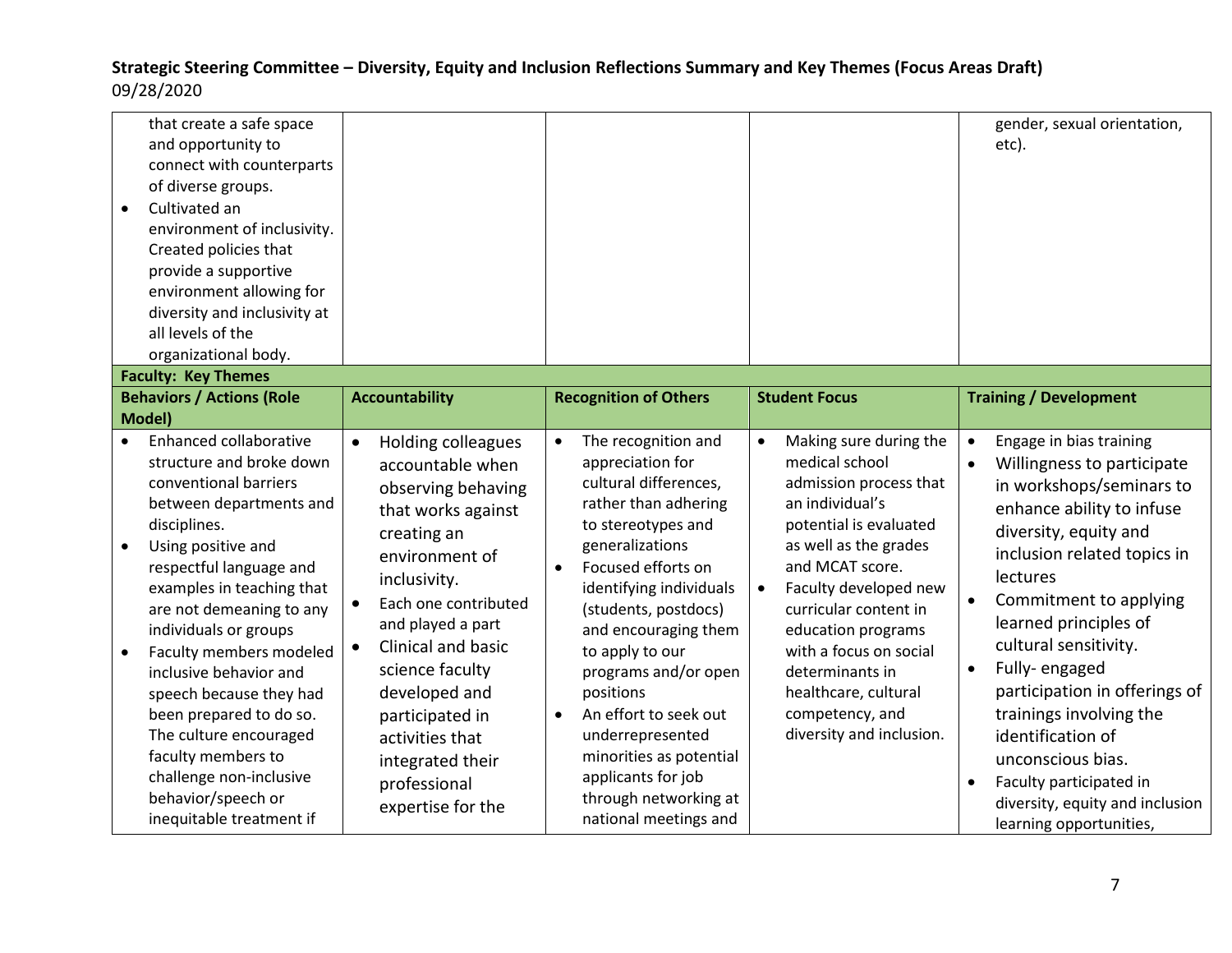| they observed it within<br>the School of Medicine.<br>Faculty open dialogue<br>with students-they need<br>to feel comfortable to<br>communicate issues with<br>faculty<br>Faculty members, who by<br>nature of their teaching<br>and mentoring<br>responsibilities, took an<br>active role in modeling<br>appropriate behavior and<br>addressing issues<br>promptly. They fostered a<br>climate of inclusivity<br>within the teaching<br>environment treating<br>each other and students<br>with respect. | benefit of education<br>and scholarship.<br>All faculty actively<br>$\bullet$<br>participated in<br>regular social<br>activities provided<br>by SOMC leadership<br>as well as those<br>created and<br>promoted by faculty<br>themselves. | among peers at other<br>institutions.<br>Taking advantage of<br>$\bullet$<br>minority<br>administrative<br>supplements on<br>grants.<br>$\bullet$<br>Faculty actively<br>engaged in SOM<br>cultural climate<br>assessments and<br>participated in<br>respectful dialogue<br>around differences. |                                     | including unconscious bias<br>training for search<br>committees. |
|-----------------------------------------------------------------------------------------------------------------------------------------------------------------------------------------------------------------------------------------------------------------------------------------------------------------------------------------------------------------------------------------------------------------------------------------------------------------------------------------------------------|------------------------------------------------------------------------------------------------------------------------------------------------------------------------------------------------------------------------------------------|-------------------------------------------------------------------------------------------------------------------------------------------------------------------------------------------------------------------------------------------------------------------------------------------------|-------------------------------------|------------------------------------------------------------------|
| <b>Staff: Key Themes</b>                                                                                                                                                                                                                                                                                                                                                                                                                                                                                  |                                                                                                                                                                                                                                          |                                                                                                                                                                                                                                                                                                 |                                     |                                                                  |
| <b>Behaviors / Actions (Role</b>                                                                                                                                                                                                                                                                                                                                                                                                                                                                          | <b>Accountability</b>                                                                                                                                                                                                                    | <b>Workforce Recruitment</b>                                                                                                                                                                                                                                                                    | <b>Recognition of Others</b>        | <b>Training / Development</b>                                    |
| Model)                                                                                                                                                                                                                                                                                                                                                                                                                                                                                                    |                                                                                                                                                                                                                                          |                                                                                                                                                                                                                                                                                                 |                                     |                                                                  |
| Engaged staff in major                                                                                                                                                                                                                                                                                                                                                                                                                                                                                    | Were involved as our<br>$\bullet$                                                                                                                                                                                                        | <b>Qualified Staff</b><br>$\bullet$                                                                                                                                                                                                                                                             | The demonstration of<br>$\bullet$   | New initiatives during<br>$\bullet$                              |
| initiatives and grass roots<br>efforts.                                                                                                                                                                                                                                                                                                                                                                                                                                                                   | faculty, they were part<br>of the team and                                                                                                                                                                                               | member to assist<br>search committees                                                                                                                                                                                                                                                           | genuine care and<br>concern for one | orientation that recognize<br>diversity                          |
| Staff openness to<br>$\bullet$                                                                                                                                                                                                                                                                                                                                                                                                                                                                            | contributed in the                                                                                                                                                                                                                       | (especially for faculty                                                                                                                                                                                                                                                                         | another; listening                  | Fully-engaged<br>$\bullet$                                       |
| considering promotional                                                                                                                                                                                                                                                                                                                                                                                                                                                                                   | experiential and                                                                                                                                                                                                                         | slots) reach out to                                                                                                                                                                                                                                                                             | nondefensively and                  | participation in offerings of                                    |
| opportunities and access                                                                                                                                                                                                                                                                                                                                                                                                                                                                                  | support to the COE                                                                                                                                                                                                                       | URM groups and/or                                                                                                                                                                                                                                                                               | trying to understand                | trainings involving the                                          |
| to training programs                                                                                                                                                                                                                                                                                                                                                                                                                                                                                      | and the student tract.                                                                                                                                                                                                                   | identify highly<br>qualified individuals                                                                                                                                                                                                                                                        | the perspective of<br>others.       | identification of                                                |
| Respectful and inclusive<br>$\bullet$<br>interactions with                                                                                                                                                                                                                                                                                                                                                                                                                                                |                                                                                                                                                                                                                                          | and urge them to                                                                                                                                                                                                                                                                                | Staff actively engaged<br>$\bullet$ | unconscious bias.                                                |
| everyone                                                                                                                                                                                                                                                                                                                                                                                                                                                                                                  |                                                                                                                                                                                                                                          | apply in order to                                                                                                                                                                                                                                                                               | in SOM cultural climate             | Commitment to applying<br>learned principles of                  |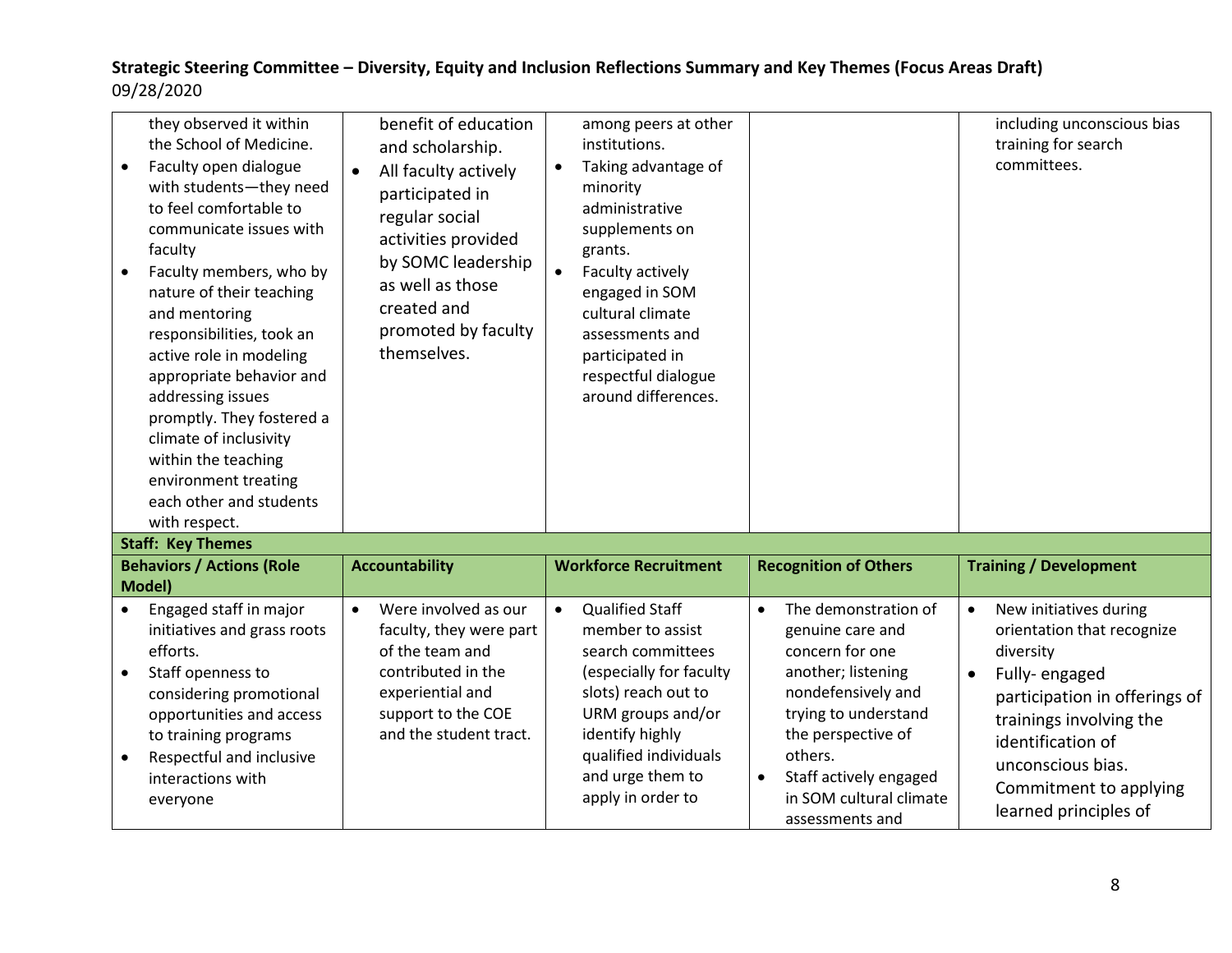| Staff members modeled<br>inclusive behavior and<br>speech because they had<br>been prepared to do so.<br>The culture encouraged<br>staff to challenge non-                          | improve the candidate<br>pools for searches. | participated in<br>respectful dialogue<br>around differences. | cultural sensitivity. Holding<br>colleagues accountable<br>when observing behaving<br>that works against creating<br>an environment of<br>inclusivity. |
|-------------------------------------------------------------------------------------------------------------------------------------------------------------------------------------|----------------------------------------------|---------------------------------------------------------------|--------------------------------------------------------------------------------------------------------------------------------------------------------|
| inclusive behavior/speech<br>or inequitable treatment if<br>they observed it occurring<br>within the School of<br>Medicine.<br>Acceptance of idea that<br>Diversity, Inclusion, and |                                              |                                                               | Staff participated in diversity,<br>$\bullet$<br>equity, and inclusion learning<br>opportunities.<br>$\bullet$                                         |
| Equity is not just the<br>role of one office, but<br>the role of each persons<br>associated with the<br><b>SOM</b><br>Treating everyone equally                                     |                                              |                                                               |                                                                                                                                                        |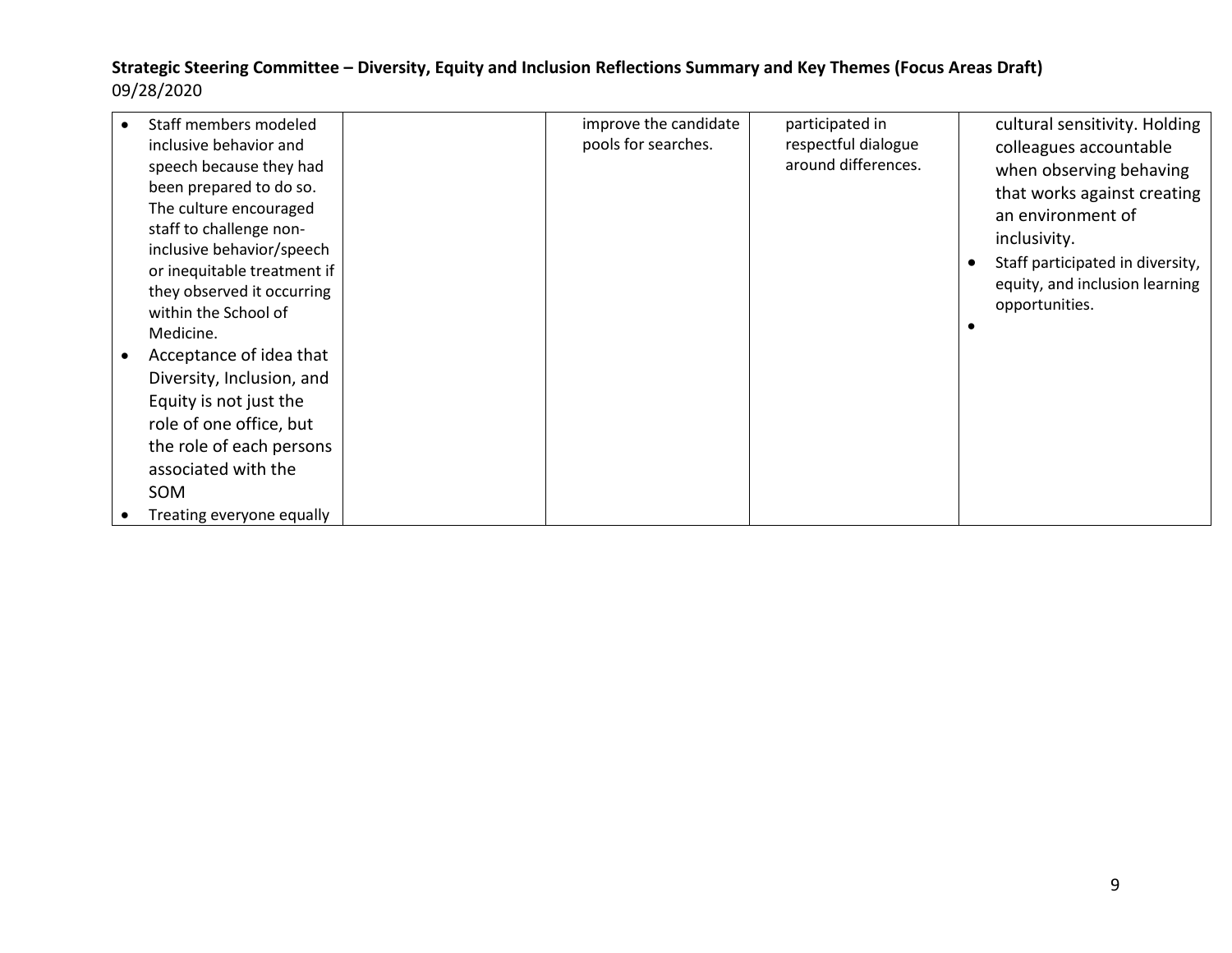| 3.                                                                | As a member of the Strategic Planning Steering Committee in 2020-2021 (and possibly beyond) as well as an active member within the<br>SOMC, what actions did you take that helped the SOMC achieve this recognition? |                |                 |             |  |  |  |
|-------------------------------------------------------------------|----------------------------------------------------------------------------------------------------------------------------------------------------------------------------------------------------------------------|----------------|-----------------|-------------|--|--|--|
| <b>Key Actions and Behaviors</b>                                  |                                                                                                                                                                                                                      |                |                 |             |  |  |  |
| Focused                                                           | Participative/Participate                                                                                                                                                                                            | Spoke Up       | Role Model      | Encouraged  |  |  |  |
| Committed                                                         | Development                                                                                                                                                                                                          | Accountability | Persistent      | Fostered    |  |  |  |
| Engaged others<br><b>Showed Respect</b>                           |                                                                                                                                                                                                                      | Hosted events  | Established and | Reached out |  |  |  |
|                                                                   | <b>Enhanced Relationships</b>                                                                                                                                                                                        |                |                 |             |  |  |  |
| Advocate<br>Served<br>Sought Opportunities<br>Promoted<br>Learned |                                                                                                                                                                                                                      |                |                 |             |  |  |  |
| <b>Provided Support</b>                                           |                                                                                                                                                                                                                      |                |                 |             |  |  |  |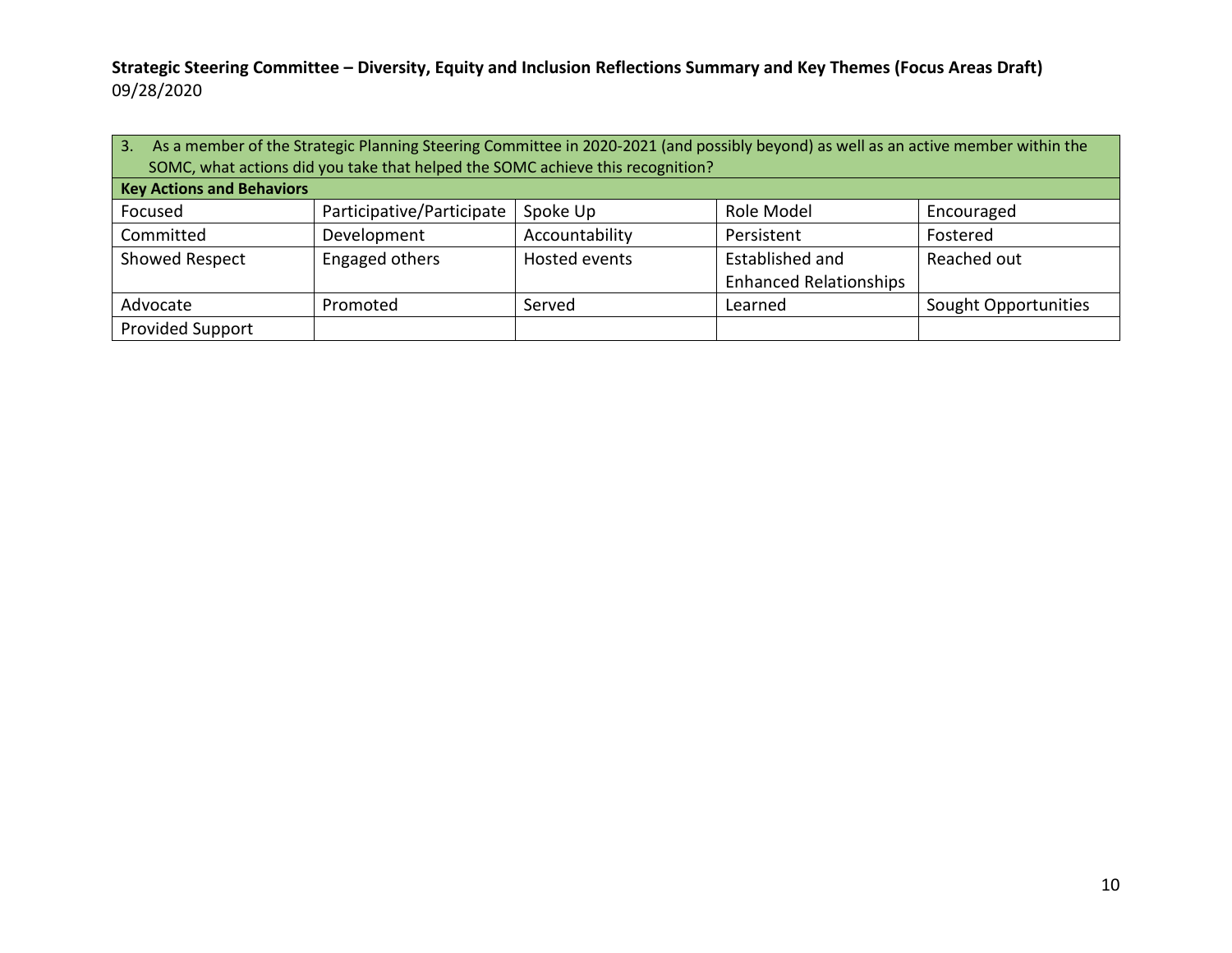| 4.                                                                                                                                                                                                                                                                                                                                                                                                                                                                                  | What were the major barriers the SOMC overcame to achieve this recognition?                                                                                                                                                                                                                                                                                                                                                                                                                                                                                                                           |                                                                                                                                                                                                                                                                                                                                                                                                                  |                                                                                                                                                                                                                                                                                                                                                                                                                                                                                                                                                                                                                                      |                                                                                                                                                                                                                                                                                                                                          |                                                                                                                                                                                                                                                                                                                                                                                                                      |  |  |
|-------------------------------------------------------------------------------------------------------------------------------------------------------------------------------------------------------------------------------------------------------------------------------------------------------------------------------------------------------------------------------------------------------------------------------------------------------------------------------------|-------------------------------------------------------------------------------------------------------------------------------------------------------------------------------------------------------------------------------------------------------------------------------------------------------------------------------------------------------------------------------------------------------------------------------------------------------------------------------------------------------------------------------------------------------------------------------------------------------|------------------------------------------------------------------------------------------------------------------------------------------------------------------------------------------------------------------------------------------------------------------------------------------------------------------------------------------------------------------------------------------------------------------|--------------------------------------------------------------------------------------------------------------------------------------------------------------------------------------------------------------------------------------------------------------------------------------------------------------------------------------------------------------------------------------------------------------------------------------------------------------------------------------------------------------------------------------------------------------------------------------------------------------------------------------|------------------------------------------------------------------------------------------------------------------------------------------------------------------------------------------------------------------------------------------------------------------------------------------------------------------------------------------|----------------------------------------------------------------------------------------------------------------------------------------------------------------------------------------------------------------------------------------------------------------------------------------------------------------------------------------------------------------------------------------------------------------------|--|--|
| <b>Key Themes</b>                                                                                                                                                                                                                                                                                                                                                                                                                                                                   |                                                                                                                                                                                                                                                                                                                                                                                                                                                                                                                                                                                                       |                                                                                                                                                                                                                                                                                                                                                                                                                  |                                                                                                                                                                                                                                                                                                                                                                                                                                                                                                                                                                                                                                      |                                                                                                                                                                                                                                                                                                                                          |                                                                                                                                                                                                                                                                                                                                                                                                                      |  |  |
| <b>Financial / Funding</b>                                                                                                                                                                                                                                                                                                                                                                                                                                                          | <b>Historical Issues</b>                                                                                                                                                                                                                                                                                                                                                                                                                                                                                                                                                                              | <b>Competition</b>                                                                                                                                                                                                                                                                                                                                                                                               | Inertia                                                                                                                                                                                                                                                                                                                                                                                                                                                                                                                                                                                                                              | <b>Change Management</b>                                                                                                                                                                                                                                                                                                                 | ISM's                                                                                                                                                                                                                                                                                                                                                                                                                |  |  |
|                                                                                                                                                                                                                                                                                                                                                                                                                                                                                     |                                                                                                                                                                                                                                                                                                                                                                                                                                                                                                                                                                                                       |                                                                                                                                                                                                                                                                                                                                                                                                                  |                                                                                                                                                                                                                                                                                                                                                                                                                                                                                                                                                                                                                                      | / Training                                                                                                                                                                                                                                                                                                                               |                                                                                                                                                                                                                                                                                                                                                                                                                      |  |  |
| Finance<br>$\bullet$<br>structure/bias of a<br>conventional<br>school of<br>medicine<br>structure<br>Financial<br>$\bullet$<br>resources<br>Failure to devote<br>resource of time<br>and personnel in<br>departments<br>and across<br>school<br>Viewing money<br>as the only<br>resource (as<br>opposed to also<br>seeing the value<br>of time,<br>personnel, and<br>organizational<br>factors as<br>resources to be<br>optimized)<br>We needed to<br>dedicate more<br>monetary and | $\bullet$<br>Historical<br>structure/bias of a<br>conventional school<br>of medicine<br>structure<br>Low level of<br>$\bullet$<br>diversity among<br>leadership,<br>faculty,<br>administration,<br>and students<br>To not accept Status<br>$\bullet$<br>quo. We usually<br>hire new faculty<br>based on research<br>and funding<br>primarily. In some<br>cases, the diverse<br>candidate is not the<br>strongest candidate<br>and we need to be<br>willing to mentor<br>candidate towards<br>successful research<br>and acquiring<br>extramural funding.<br>For students, we<br>need to be willing to | Competition<br>from other<br>medical<br>students<br>Enhancing<br>$\bullet$<br>the pool of<br>diverse but<br>highly<br>qualified<br>applicants in<br>our candidate<br>pools<br>As we tried to<br>recruit<br>outstanding<br>faculty and<br>students to<br>our SOM, we<br>were<br>competing<br>against 150<br>other medical<br>schools trying<br>to attract the<br>same<br>qualified<br>individuals.<br>We realized | Overcoming the<br>$\bullet$<br>us/them mentality<br>fear that this was<br>$\bullet$<br>not possible or<br>would achieve<br>meaningful results<br>so the inertia at<br>the beginning, and<br>"here we go again"<br>was a real factor<br>Inertia,<br>$\bullet$<br>succumbing to<br>status quo and<br>not achieving the<br>use of evidence-<br>based, best-<br>practice methods<br>for education,<br>development,<br>and engagement<br>Workplace culture<br>is complex and<br>slow to change.<br>$\bullet$<br>Faculty, staff, and<br>students are often<br>fearful of engaging<br>in open dialogue<br>about race and<br>social justice. | Difficulty for<br>$\bullet$<br>leaders to engage<br>in effective change<br>management<br>The lack of formal<br>training that would<br>help expose the<br>nuances of<br>prejudices and allow<br>team members to<br>better appreciate<br>what many within a<br>given minority must<br>face within the SOM<br>and the greater<br>community. | Sexism; lack of<br>$\bullet$<br>females in senior<br>positions<br>Racism; lack of<br>respect for cultural<br>differences<br>Gender/minority<br>$\bullet$<br>stereotypes, including<br>perceived<br>underperformance<br>Lack of appreciation,<br>$\bullet$<br>understanding, and<br>identification of<br>inequities that existed<br>within the school on<br>the part of faculty,<br>staff, and even some<br>students. |  |  |